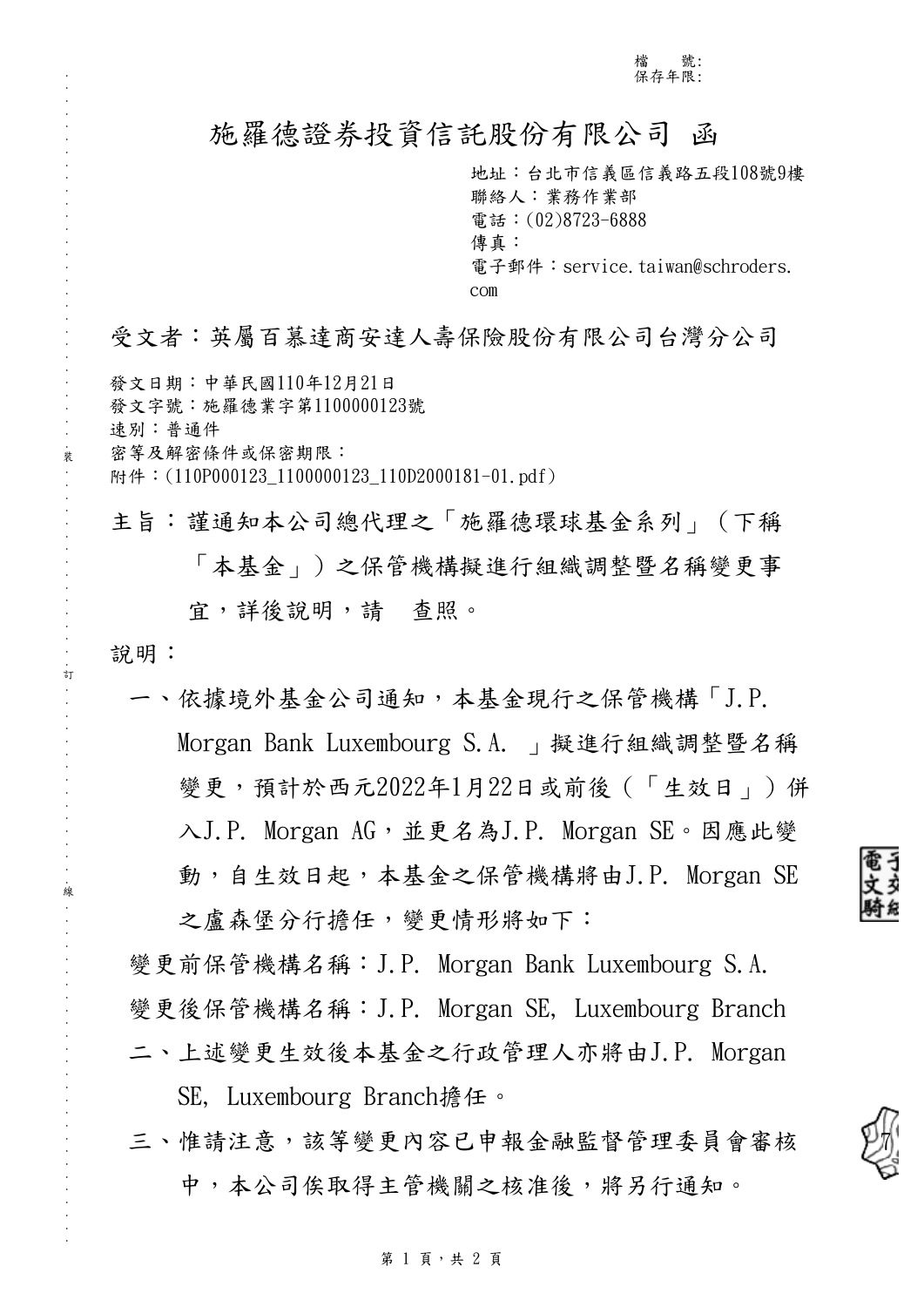四、詳細內容請參閱附件之「境外基金公司致股東通知信」。

### 五、謹請 查照轉知。

. . . . . . . . . . . . . . . . . . . . . . . . . . . . . . 裝 . . . . . . . . . . . . . . . . 訂 . . . . . . . . . . . . . . . . 線 . . . . . . . . . . . . . . . . . . . . . . . . . . .

正本:法商法國巴黎銀行台北分公司、高雄銀行 信託部、星展(台灣)商業銀行股份有 限公司、彰化商業銀行股份有限公司、花旗(台灣)商業銀行股份有限公司、凱基 商業銀行股份有限公司、中國信託商業銀行股份有限公司個人信託部、國泰世華 商業銀行股份有限公司信託部、玉山商業銀行股份有限公司、安泰商業銀行股份 有限公司、合作金庫商業銀行、第一商業銀行股份有限公司、遠東國際商業銀行 股份有限公司、台北富邦商業銀行股份有限公司、華南商業銀行 信託部、香港 商香港上海匯豐銀行股份有限公司台北分公司、華泰商業銀行股份有限公司、日 盛國際商業銀行股份有限公司、京城商業銀行股份有限公司、臺灣土地銀行股份 有限公司、兆豐國際商業銀行股份有限公司、板信商業銀行股份有限公司、渣打 國際商業銀行股份有限公司、上海商業儲蓄銀行股份有限公司、永豐商業銀行股 份有限公司、臺灣新光商業銀行股份有限公司、陽信商業銀行股份有限公司、台 中商業銀行股份有限公司、臺灣中小企業銀行股份有限公司、台新國際商業銀行 股份有限公司、聯邦商業銀行股份有限公司、瑞士商瑞士銀行股份有限公司台北 分公司、臺灣銀行股份有限公司、元大商業銀行股份有限公司、王道商業銀行股 份有限公司、群益金鼎證券股份有限公司、富達證券股份有限公司、富邦綜合證 券股份有限公司、凱基證券股份有限公司、永豐金證券股份有限公司、元大證券 股份有限公司、新加坡商瑞銀證券股份有限公司台北分公司、鉅亨證券投資顧問 股份有限公司、國泰綜合證券股份有限公司、基富通證券股份有限公司、英屬百 慕達商安達人壽保險股份有限公司台灣分公司、全球人壽保險股份有限公司、安 聯人壽保險股份有限公司、法商法國巴黎人壽保險股份有限公司台灣分公司、國 泰人壽保險股份有限公司投資型商品部、國際康健人壽保險股份有限公司、第一 金人壽保險股份有限公司、富邦人壽保險股份有限公司、宏泰人壽保險股份有限 公司、三商美邦人壽保險股份有限公司、台灣人壽保險股份有限公司、南山人壽 保險股份有限公司、元大人壽保險股份有限公司、新光人壽保險股份有限公司投 資企劃部、中國人壽保險股份有限公司行銷企劃部、台新人壽保險股份有限公 司、合作金庫人壽保險股份有限公司、保誠人壽保險股份有限公司、英屬百慕達 商友邦人壽保險股份有限公司台灣分公司、香港上海匯豐證券股份有限公司

副本: 電20和42221文



第 2 頁,共 2 頁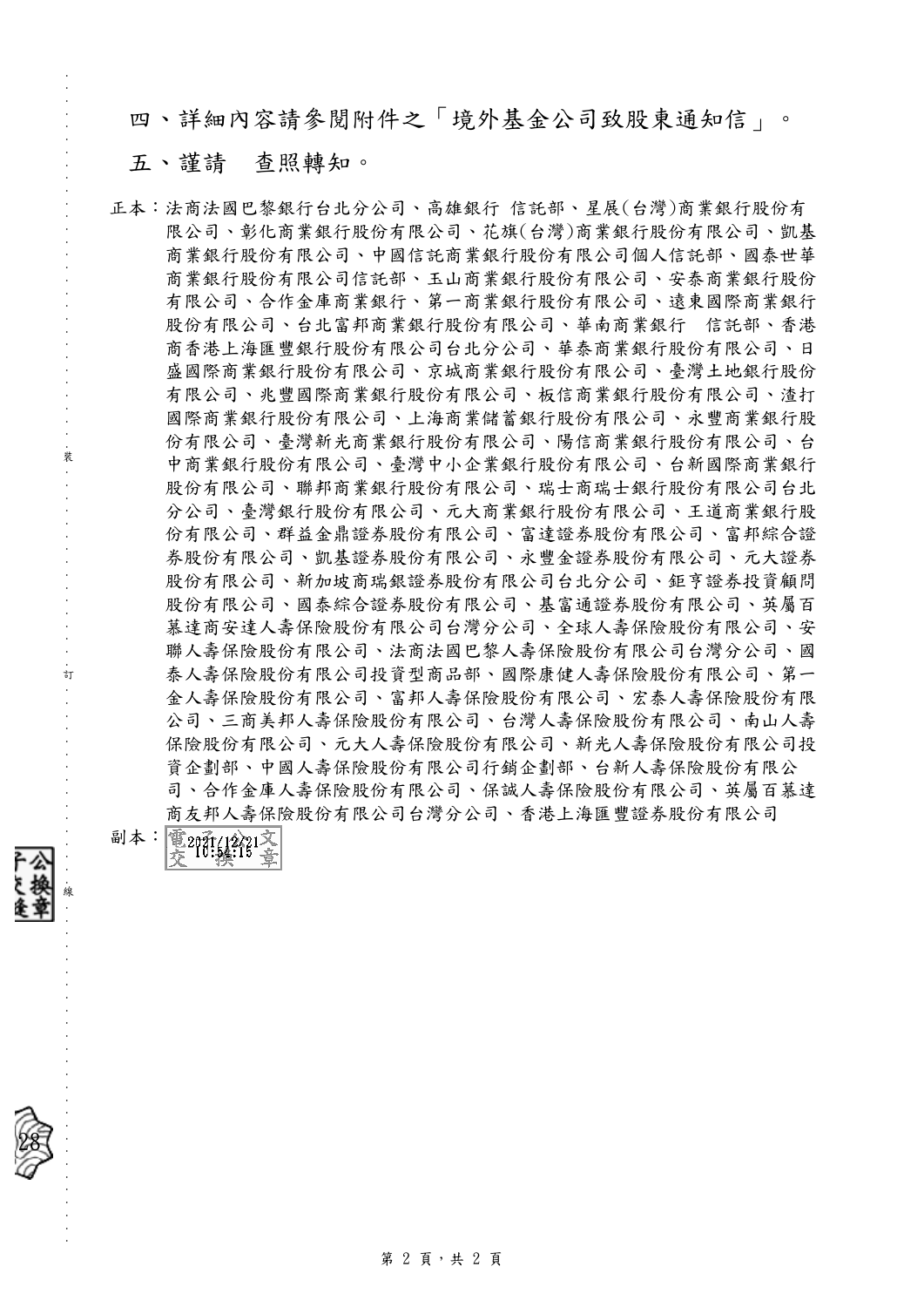## **Schroders**

#### 施羅德環球基金系列

可變資本投資有限公司 5, rue Höhenhof, L-1736 Senningerberg Grand Duchy of Luxembourg

> 電話: +352 341 342 202 傳真: +352 341 342 342

本信函為境外基金公司致股東通知信之中文摘要,文義如與英文版股東通知信有任何差異或不一 致的地方,請以英文版本為準。

2021年12月21日

親愛的股東:

施羅德環球基金系列 (「本基金」)

本基金之保管機構及行政管理人組織調整

謹以此函通知本基金的保管機構及行政管理人的組織調整。

作為精簡 JPMorgan 橫跨歐洲的銀行實體架構之內部重組的一部分, J.P. Morgan Bank Luxembourg S.A., 即本基金的保管機構及行政管理人, 將併入J.P. Morgan AG。同時, J.P. Morgan AG之法律形式將從德國股份公司 (Aktiengesellschaft) 轉變為歐洲公司 (Societas Europaea), 命名為 J.P. Morgan SE ("合併公司")。

合併生效之日期將為法蘭克福當地法院在商業登記處註冊合併之日期(「合併日」),預期為 2022 年1月22日或前後。

自合併日起,J.P. Morgan SE 將作為 J.P. Morgan Bank Luxembourg S.A. 的合法繼承人,繼續通過 其盧森堡分行擔任保管機構及行政管理人。

因此,J.P. Morgan SE, Luxembourg Branch 將履行 J.P. Morgan Bank Luxembourg S.A. 根據其與 本基金現有協議下的所有權利及義務。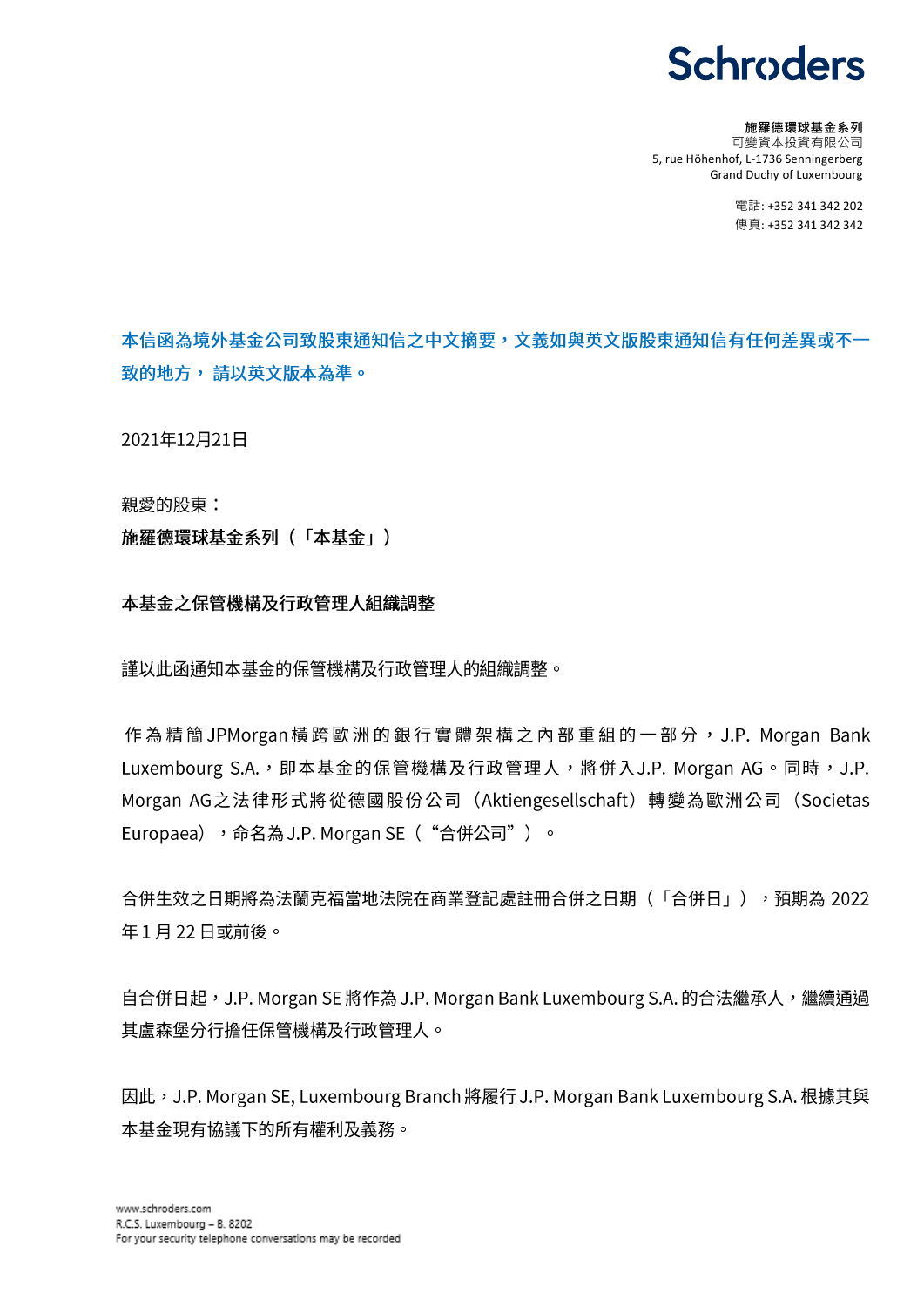自合併日起,JP Morgan SE 將成為一家根據德國法律組建的歐洲公司 (Societas Europaea),註冊 辦公地址為 Taunustor 1 (TaunusTurm), 60310 Frankfurt am Main, Germany, 並在法蘭克福當地 法院的商業登記處註冊,編號 HRB 16861。

其 將 成 為 受 歐 洲 中 央 銀 行 (ECB ) 、 德 國 聯 邦 金 融 監 管 局 ( Bundesanstalt f ü r Finanzdienstleistungsaufsicht, BaFin) 及德國中央銀行Deutsche Bundesbank直接監管的信貸機 構。

J.P. Morgan SE, Luxembourg Branch 將獲得盧森堡金融業管理局 (Commission de Surveillance du Secteur Financier, "CSSF")的授權,擔任保管機構和基金行政管理人。

J.P. Morgan SE, Luxembourg Branch將於盧森堡商業和公司登記處(RCS)註冊,編號為 B255938 ,並將接受上述所在國家監管機構的監管及 CSSF 的當地監管。

J.P. Morgan Bank Luxembourg S.A. 和 J.P. Morgan AG (在合併日將其法律形式更改為 J.P. Morgan SE) 都是 J.P. Morgan 集團公司的成員。 合併不會改變 J.P. Morgan Bank Luxembourg S.A. 向基金提供的服務範圍。存管人和管理人的地址或聯繫方式不會發生變化。

股東或單位持有人不會因此變化而產生額外成本,本基金的管理和運營方式也不會受到此變化影響  $\circ$ 

如有任何疑問,請不吝與施羅德投信聯絡或致電客服專線:02-8723-6888查詢。

#### 董事會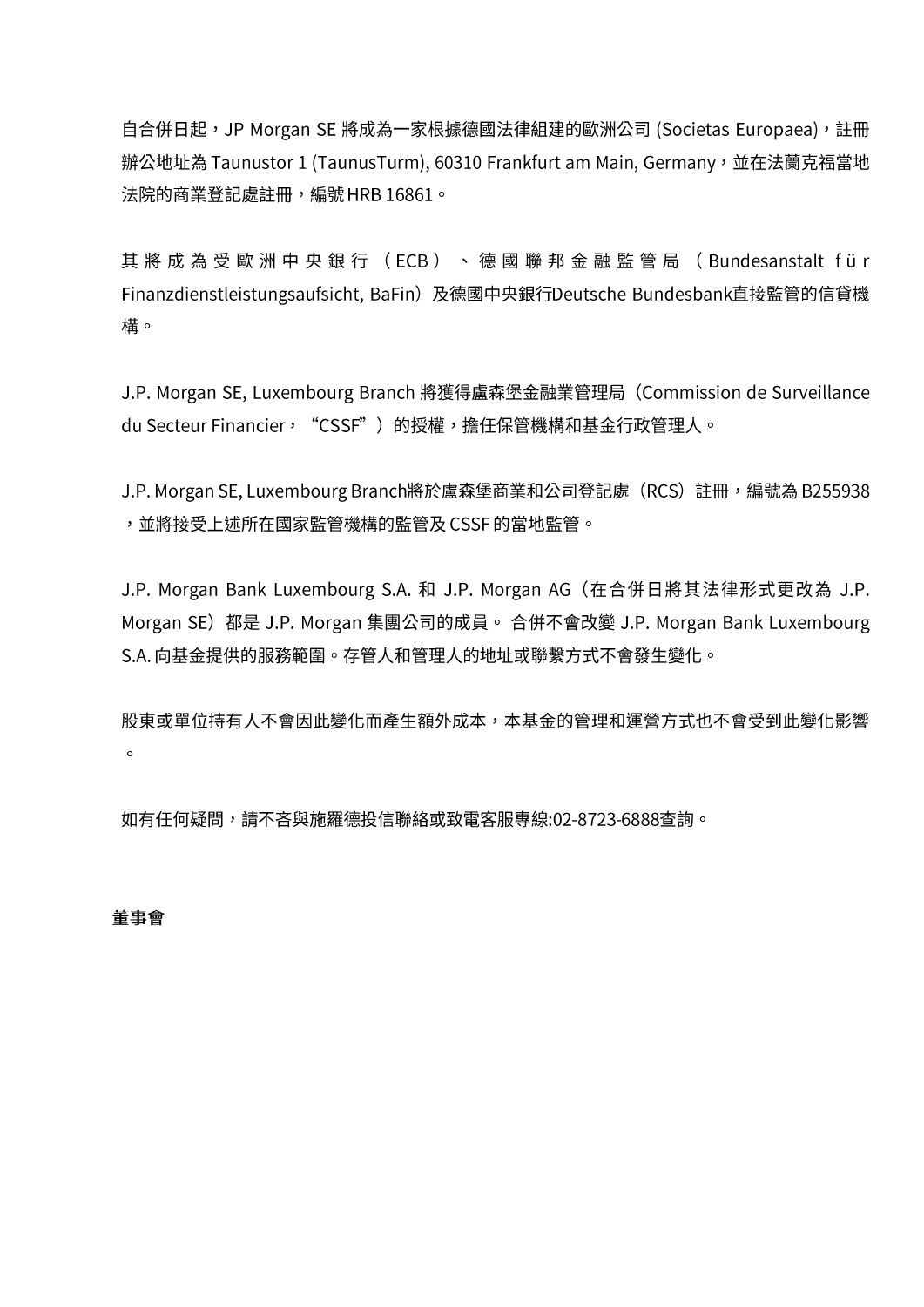| N <sub>o</sub> | 基金中文名稱                 | No. | 基金中文名稱                 |
|----------------|------------------------|-----|------------------------|
| $\mathbf{1}$   | 施羅德環球基金系列 - 亞洲債券       | 38  | 施羅德環球基金系列 - 環球城市       |
| $\overline{2}$ | 施羅德環球基金系列 - 亞洲可轉換債券基金  | 39  | 施羅德環球基金系列 - 環球小型公司     |
| 3              | 施羅德環球基金系列 - 亞洲股息基金     | 40  | 施羅德環球基金系列 - 香港股票       |
| 4              | 施羅德環球基金系列 - 亞洲收益股票     | 41  | 施羅德環球基金系列 - 印度股票       |
| 5              | 施羅德環球基金系列 - 亞幣債券       | 42  | 施羅德環球基金系列 - 印度優勢基金     |
| 6              | 施羅德環球基金系列 - 亞洲優勢       | 43  | 施羅德環球基金系列 - 義大利股票      |
| $\overline{7}$ | 施羅德環球基金系列 - 亞洲小型公司     | 44  | 施羅德環球基金系列 - 日本股票       |
| 8              | 施羅德環球基金系列 - 亞洲總回報      | 45  | 施羅德環球基金系列 - 日本優勢       |
| $\mathcal{G}$  | 施羅德環球基金系列 - 金磚四國       | 46  | 施羅德環球基金系列 - 日本小型公司     |
| 10             | 施羅德環球基金系列 - 中國優勢       | 47  | 施羅德環球基金系列 - 拉丁美洲       |
| 11             | 施羅德環球基金系列 - 新興亞洲       | 48  | 施羅德環球基金系列 - 中東海灣       |
| 12             | 施羅德環球基金系列 - 新興歐洲       | 49  | 施羅德環球基金系列 - 環球計量精選價值   |
| 13             | 施羅德環球基金系列 - 新興市場       | 50  | 施羅德環球基金系列 - 環球計量優勢股票   |
| 14             | 施羅德環球基金系列 - 新興市場債券     | 51  | 施羅德環球基金系列 - 策略債券       |
| 15             | 施羅德環球基金系列 - 歐元債券       | 52  | 施羅德環球基金系列 - 瑞士股票       |
| 16             | 施羅德環球基金系列 - 歐元企業債券     | 53  | 施羅德環球基金系列 - 瑞士中小型股票    |
| 17             | 施羅德環球基金系列 - 歐元股票       | 54  | 施羅德環球基金系列 - 英國股票       |
| 18             | 施羅德環球基金系列 - 歐元政府債券     | 55  | 施羅德環球基金系列 - 美元債券       |
| 19             | 施羅德環球基金系列 - 歐元流動       | 56  | 施羅德環球基金系列 - 美元流動       |
| 20             | 施羅德環球基金系列 - 歐元短期債券     | 57  | 施羅德環球基金系列 - 美國大型股      |
| 21             | 施羅德環球基金系列 - 歐洲股息基金     | 58  | 施羅德環球基金系列 - 美國中小型股票    |
| 22             | 施羅德環球基金系列 - 歐洲價值股票     | 59  | 施羅德環球基金系列 - 美國小型公司     |
| 23             | 施羅德環球基金系列 - 歐洲永續價值股票   | 60  | 施羅德環球基金系列 - 環球計量核心基金   |
| 24             | 施羅德環球基金系列 - 歐洲大型股      | 61  | 施羅德環球基金系列 - 新興市場股債收息   |
| 25             | 施羅德環球基金系列 - 歐洲小型公司     | 62  | 施羅德環球基金系列 - 歐洲精選時機股票   |
| 26             | 施羅德環球基金系列 - 環球債券       | 63  | 施羅德環球基金系列 - 環球計量新興市場股票 |
| 27             | 施羅德環球基金系列 - 環球氣候變化策略   | 64  | 施羅德環球基金系列 - 新興市場收息債券   |
| 28             | 施羅德環球基金系列 - 環球可轉換債券    | 65  | 施羅德環球基金系列 - 歐元高收益債券    |
| 29             | 施羅德環球基金系列 - 環球企業債券     | 66  | 施羅德環球基金系列 - 環球黃金       |
| 30             | 施羅德環球基金系列 - 環球股息基金     | 67  | 施羅德環球基金系列 - 環球收息債券     |
| 31             | 施羅德環球基金系列 - 新興市場優勢     | 68  | 施羅德環球基金系列 - 環球收益成長     |
| 32             | 施羅德環球基金系列 - 環球能源       | 69  | 施羅德環球基金系列 - 環球目標回報     |
| 33             | 施羅德環球基金系列 - 環球進取股票     | 70  | 施羅德環球基金系列 - 環球多元債券     |
| 34             | 施羅德環球基金系列 - 環球收益股票     | 71  | 施羅德環球基金系列 - 證券化債券      |
| 35             | 施羅德環球基金系列 - 環球高收益      | 72  | 施羅德環球基金系列 - 環球永續增長     |
| 36             | 施羅德環球基金系列 - 環球通貨膨脹連繫債券 | 73  | 施羅德環球基金系列 - 環球顛覆未來股票   |
| 37             | 施羅德環球基金系列 - 環球股債收息基金   |     |                        |

附錄: 施羅德環球基金系列核准在國內銷售之基金清單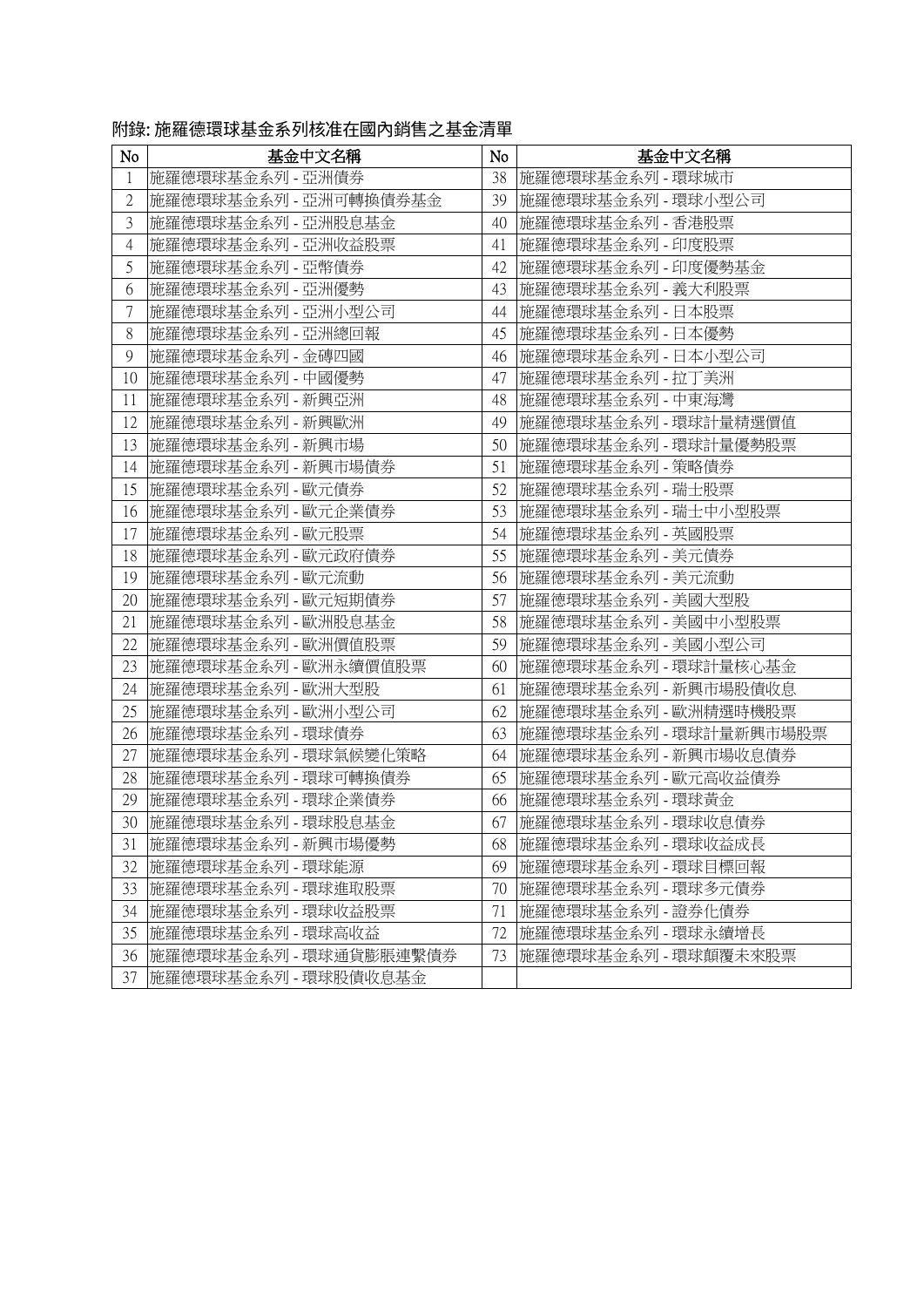# **Schroders**

**Schroder Investment Management (Europe) S.A.**

Société d'Investissement à Capital Variable 5, rue Höhenhof, L-1736 Senningerberg Grand Duchy of Luxembourg

> Tel: +352 341 342 202 Fax:+352 341 342 342

#### **21 December 2021**

Dear Shareholder, Unitholder,

**Schroder Alternative Solutions Schroder International Selection Fund Schroder Investment Fund Schroder Matching Plus Schroder Selection Fund Schroder Special Situations Fund (the "Funds")**

#### **Restructure of J.P. Morgan Bank Luxembourg S.A., the depositary and the administrator**

We are writing to inform you of a restructure of the Funds' depositary and administrator.

As part of the implementation of the J.P. Morgan legal entity strategy within Europe, J.P. Morgan Bank Luxembourg S.A., the depositary and the administrator, will merge into J.P. Morgan AG. At the same time it will change its legal form from a German Stock Corporation (*Aktiengesellschaft*) to a European Company (*Societas Europaea*), named J.P. Morgan SE (the "Merger").

The date when the Merger takes legal effect will be the date on which the local court of Frankfurt registers the Merger in the commercial register (the "Merger Date"), which is expected to be on or around 22 January 2022.

As from the Merger Date, J.P. Morgan SE will, as legal successor of J.P. Morgan Bank Luxembourg S.A., continue to act as depositary and administrator through its Luxembourg Branch.

As such, **J.P. Morgan SE, Luxembourg Branch** will assume all rights and obligations that J.P. Morgan Bank Luxembourg S.A. currently has under the existing agreements with the Funds.

With effect from the Merger Date, J.P. Morgan SE will be a European Company (*Societas Europaea*) organised under the laws of Germany, with registered office at Taunustor 1 (TaunusTurm), 60310 Frankfurt am Main, Germany and registered with the commercial register of the local court of Frankfurt under number HRB 16861.

It will be a credit institution subject to direct prudential supervision by the European Central Bank (ECB), the German Federal Financial Supervisory Authority (*Bundesanstalt für Finanzdienstleistungsaufsicht*, BaFin) and Deutsche Bundesbank, the German Central Bank.

J.P. Morgan SE, Luxembourg Branch will be authorised by the Luxembourg Financial Sector Supervisory Commission (*Commission de Surveillance du Secteur Financier*, "CSSF") to act as depositary and fund administrator.

J.P. Morgan SE, Luxembourg Branch will be registered in the Luxembourg Trade and Companies' Register (RCS) under number B255938 and will be subject to the supervision of the home State supervisory authorities mentioned above, as well as local supervision by the CSSF.